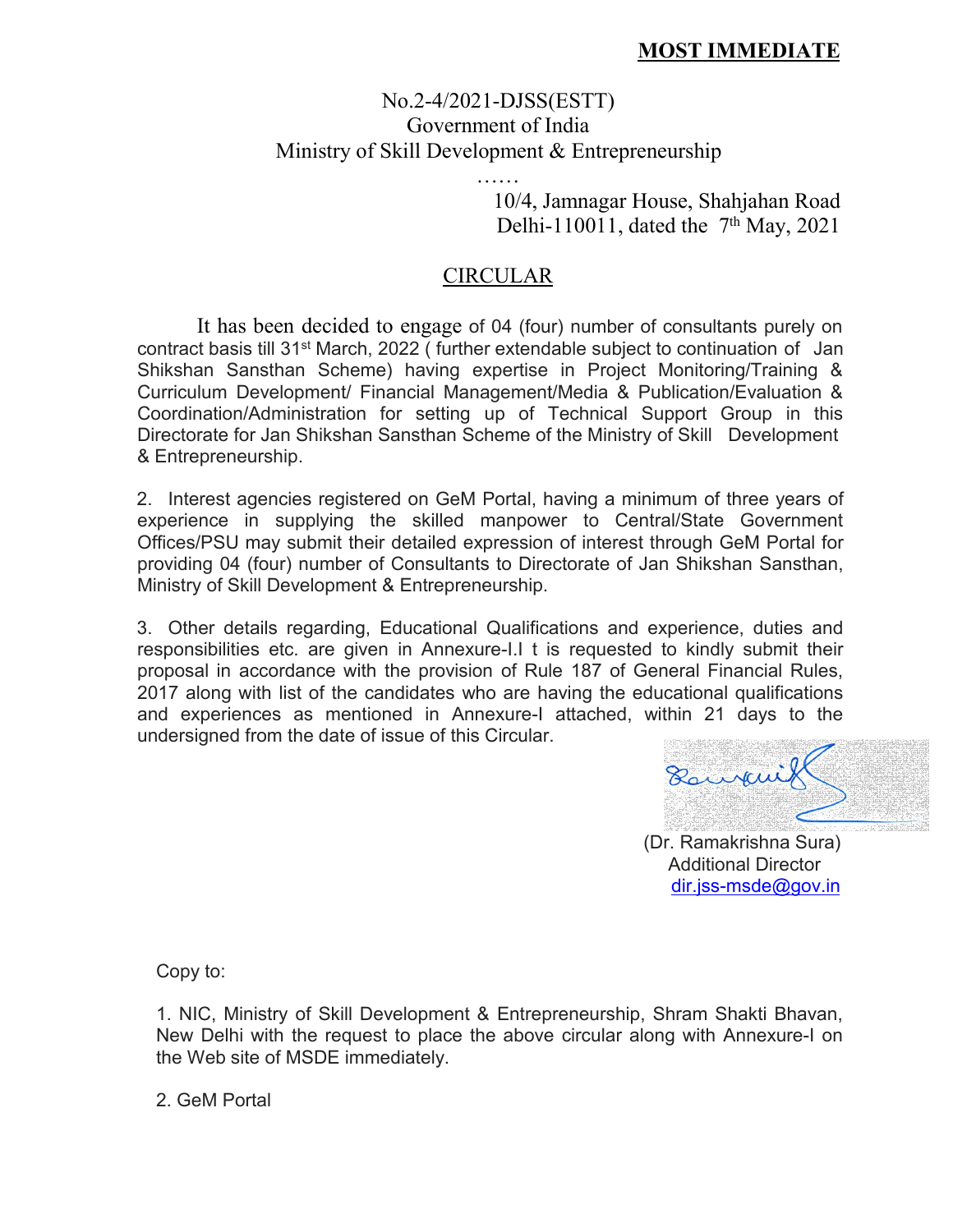|           |                                                            |                                    |                                                                                                                                                                                         |                      |                           | Annexure -1                                                                                                                                                                                                                                                                                                                                                                                                                                                                                                 |
|-----------|------------------------------------------------------------|------------------------------------|-----------------------------------------------------------------------------------------------------------------------------------------------------------------------------------------|----------------------|---------------------------|-------------------------------------------------------------------------------------------------------------------------------------------------------------------------------------------------------------------------------------------------------------------------------------------------------------------------------------------------------------------------------------------------------------------------------------------------------------------------------------------------------------|
| S.<br>No. | Name of the<br>position                                    | No.<br>of<br>Proposed<br>Positions | Education<br>Qualification<br>&<br>Experience                                                                                                                                           | Minimum<br>Age Limit | Remuneration<br>per month | <b>Job Description</b>                                                                                                                                                                                                                                                                                                                                                                                                                                                                                      |
| 1.        | Consultant<br>(Monitoring)                                 | 01                                 | Master' Degree in<br>any stream<br>Atleast 5 years<br>work experience<br>in the field of skill<br>development<br>entrepreneurship<br>and monitoring /<br>of<br>projects<br>schemes etc. | 30 years             | $80000/-$                 | Monitoring of<br>$\bullet$<br>Scheme<br>Monitoring<br>$\bullet$<br>through<br>Web<br>Portal<br>Preparation of<br>$\bullet$<br>Reports<br>Scrutiny<br>and<br>$\bullet$<br>the<br>analyze<br>action plans<br>Organize<br>$\bullet$<br>Meetings<br>workshops<br>Examine BoM<br>$\bullet$<br>Proposals and<br>submit<br>notes<br>for approval<br>Prepare<br>draft<br>$\bullet$<br>reply<br>to<br>parliament<br>questions<br>Miscellaneous<br>$\bullet$<br>matters<br>other<br>Any<br>$\bullet$<br>work assigned |
| 2.        | Consultant<br>(Training<br>&<br>Curriculum<br>Development) | 01                                 | Master's<br>Degree<br>in any stream<br>Atleast 5<br>years<br>experience in the<br>training<br>and<br>curriculum<br>development<br>preferably in skill<br>development                    | 30 years             | $80000/-$                 | of<br>Designing<br>$\bullet$<br>skill<br>qualification<br>packs<br>Conduction of<br>$\bullet$<br>workshops for<br>material<br>development<br>Preparation of<br>$\bullet$<br>Skill gap data<br>Organize<br>$\bullet$<br>Trainings<br>Orientation<br>Capacity                                                                                                                                                                                                                                                 |